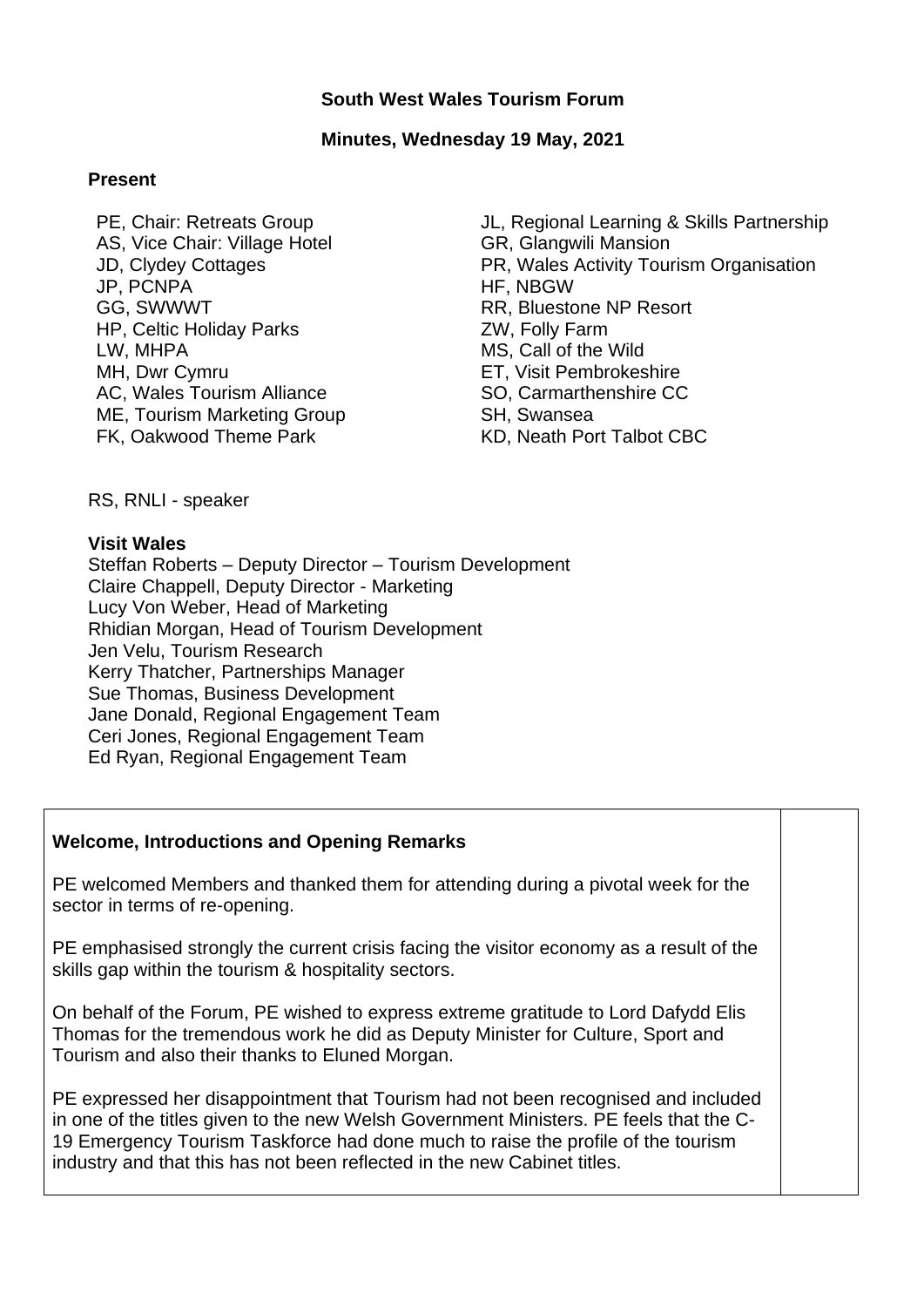# **Introductions and update VW**

Steffan Roberts, Deputy Director, Tourism Development

- Steffan is Deputy Director of Tourism Development. He is new to the role and was previously Deputy Director for Culture & Sport and also worked within the Finance Portfolio based in Aberystwyth.
- He emphasised that the meeting was an opportunity to listen and understand both the short and long term issues and to look at solutions in going forward.
- The Welsh Government Recovery Plan for the visitor economy has now been published and is available here [Recovery Plan](https://gov.wales/sites/default/files/publications/2021-03/lets-shape-the-future_0.pdf)
- Steffan informed members that Tourism sits within the new Economy portfolio and emphasised that Tourism will be a very important part of that new portfolio. Having the Skills department within the same portfolio will be of benefit in addressing key issues.
- Wales is currently at Alert Level 2 since Monday 17 May. The current plan is to move to Alert Level 1 in June however the 'Indian variant' is causing some concern and may possibly delay this.
- The latest funding packages are open for applications and Steffan encouraged members to take a look at the [eligibility checkers](https://businesswales.gov.wales/coronavirus-advice/) on the Business Wales website and to forward any specific queries to the team.
- Steffan introduced Ceri Jones the new Regional Engagement Manager for SW. Ceri is returning to Visit Wales following a career break.

Claire Chappell, Deputy Director, Marketing

- Due to time constraints and a busy agenda, Claire informed members that a detailed Marketing update would be distributed by e-mail to all Forum members.
- She emphasised the benefits for Tourism in being part of the Economy portfolio and that Visit Wales will be looking to get the recovery plan top of the new Ministers agenda.
- Claire updated the forum on discussions being had at a UK level this included spreading benefits across all UK regions and joint working on respective recovery plans. Visit Wales is also pushing for a share of voice in Visit Britain Marketing Campaigns.
- VW will now be pulling together a Task & Finish group to drive forward the actions within the recovery plan.

PE added that the 4 Regional Fora chairs would seek to extend an official invitation for the new Minister to join the next Regional Fora meetings in October**.**

# **Looking Ahead**

PE began the discussion by informing Forum members that her term as Chair will be coming to an end beginning of 2022. She emphasised the need for collaboration on the major issues impacting the industry and asked forum members for their input on what they feel the issues are and which are priorities going forward.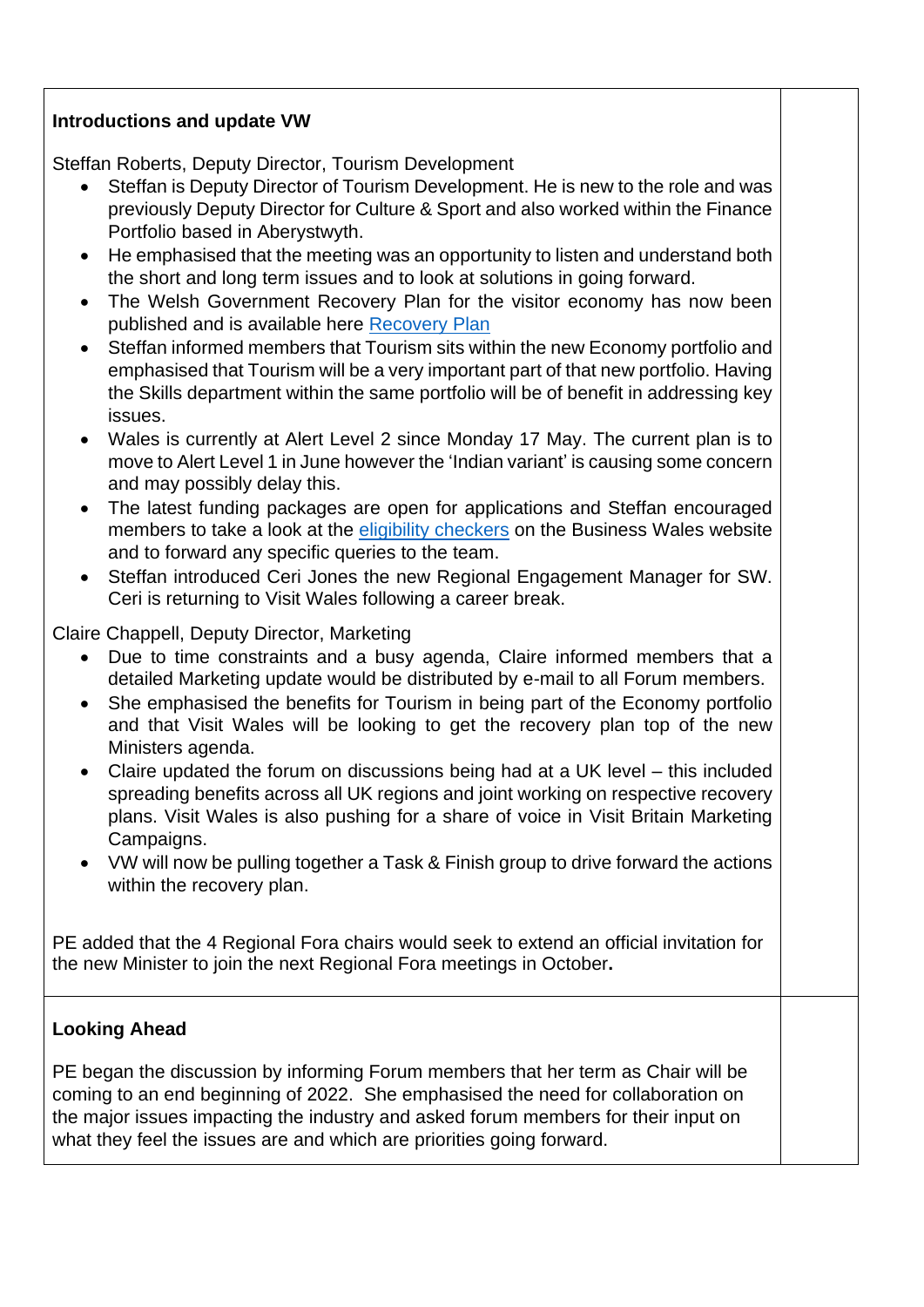Huw Pendleton (HP) emphasised that skills is a huge issue for them. They have been advertising positions for 4 weeks and are unable to open fully as they are unable to employ Chefs. He added that Furlough had distorted the market. Adam Smith (AS) added that the skills gap is really difficult to address. It has always been hard to attract and retain people however it has become much harder. Andrew Campbell (AC) expressed regret on behalf of the WTA that there will be no Minister with tourism in their title in their title. AC added that this would have given the industry the recognition it deserves. Discussion followed on the current issues being faced in terms of recruitment and PE thanked everyone for their contributions and handed over to Kerry Thatcher (KT) to provide an update on Skills. **Skills Update – Kerry Thatcher, Partnerships Manager** Visit Wales works closely with WG Skills Division to ensure the industry is considered when new programmes etc are being developed and that the importance of the sector is recognised. Visit Wales role is a signposting role – ensure businesses can find relevant information on support – [Business Wales Tourism](https://businesswales.gov.wales/tourism/skills) Zone website Work with stakeholders, industry, Careers Wales (links with schools etc), JobcentrePlus, Springboard and others to identify issues and possible solutions; VW work with Regional Skills Partnerships which are tasked by WG to analyse and influence the provision of skills in 3 regions, N, SE and SW & Mid; Visit Wales provides secretariat for the Wales Tourism and Hospitality Skills Partnership – this is an Industry led Partnership chaired by Sharron Lusher. The Chairs of the Regional Fora are attending the next meeting of the Partnership to be held tomorrow (20 May). A discussion followed on the need to change perceptions of the industry and the need for a recruitment campaign for the sector to help build positive PR and to address the skills gap. PE concluded by emphasising the need to act quickly. She added that businesses are struggling to re-open as they don't have the staff. She emphasised the need for big initiatives. **RNLI and Water Safety** • Roger Smith (RS), RNLI Lifesaving Manager provided a valuable presentation on the work of the RNLI in the region and their new Water Safety Ambassador Scheme to support and spread information on water safety. • The RNLI are now looking to recruit Ambassadors. RNLI will provide all the

information and training required. The scheme currently has 40 businesses on board and is proving very successful.

PE thanked RS for his presentation and a number of forum members offered to distribute the information. The RNLI slides to be forwarded after the meeting.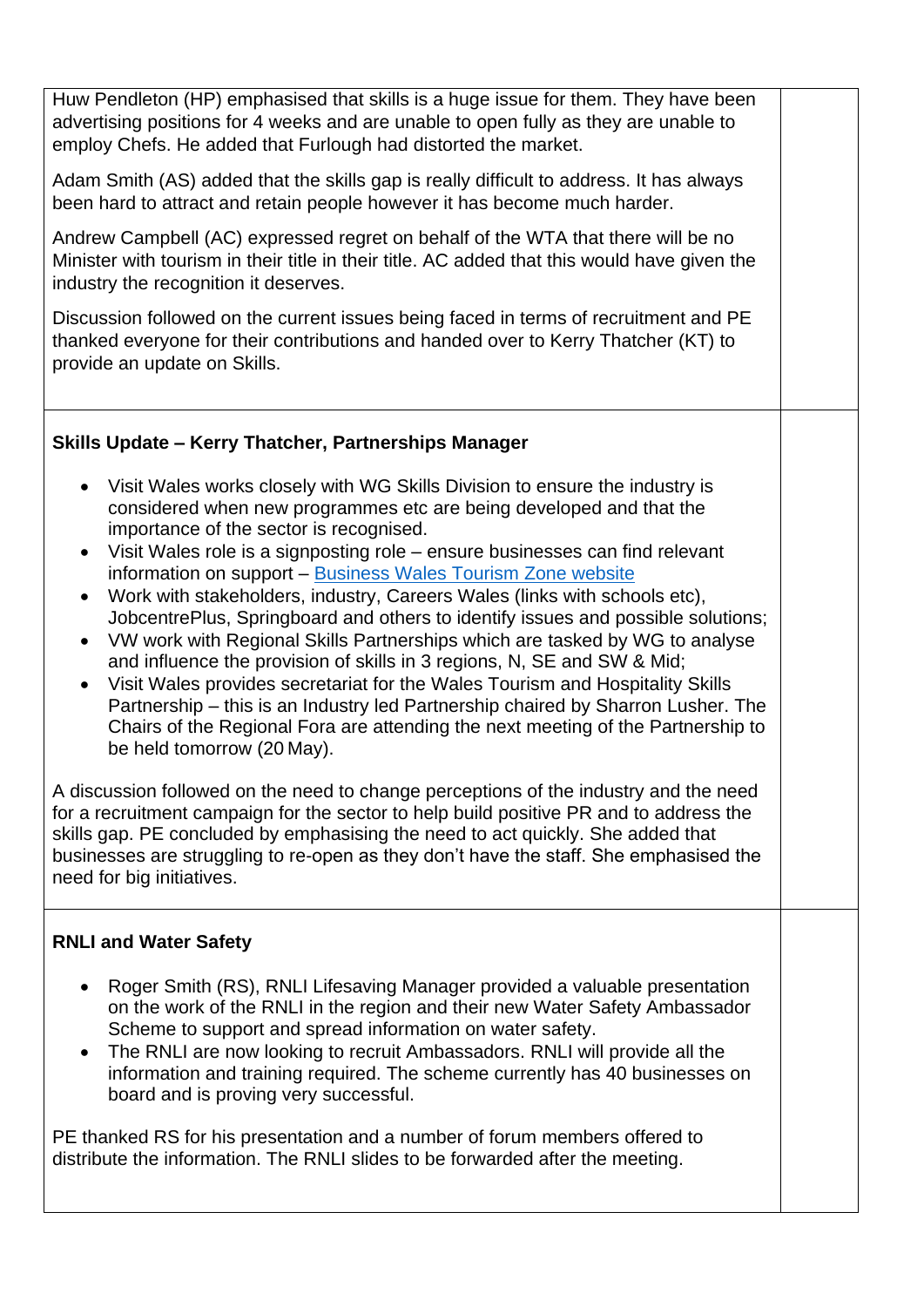# **Research**

Jen Velu (JV) gave an update on the main tourism surveys, forthcoming publications and future work areas. Presentation slides distributed following the meeting

# **AOB**

## **Statutory Registration**

PE has been in contact with Glyn Roberts and there is nothing further to report at this stage.

## **Chair Nomination and Voting Process**

PE reiterated her intention to step down from Forum Chair (2yr position coming to end beginning 2022) with consideration being given to time frame and likelihood of election (following previous round) for completion October 2021 and new Chair for first meeting 2022.

**Jane Donald (JD) informed Members that Visit Wales would contact them via email with information regarding Chair nomination and the voting process in the coming weeks.**

## **A round table update from Forum Members followed:**

- PE informed Members that the 20 new rooms at Twr y Felin Hotel are now complete;
- Huw Pendleton informed members that the retail side of the business was buoyant but that the touring side was currently very quiet;
- Zoe Wright said that Folly Farm are now fully booked at weekends and over the half term break. They may be able to increase capacity however currently running at 75%. Many of the students they had working with them during the busy season have moved on to work in other sectors. The new Sloth enclosure at Folly Farm has just opened. The Touring Park at Folly Farm is proving very successful and they have just been selected to be part of the reality TV programme The Perfect Pitch. They are also adding an additional 6 lodges to their offer next Easter;
- Emma Thornton incredibly busy focussing on welcoming visitors back and ensuring they have a first class experience. From a PR perspective they have seen significant interest which is very encouraging and exciting. Currently working on a number of press visits;
- Freya Knibb Oakwood currently running at a reduced capacity and taking a cautious approach to re-opening;
- Mark Hillary Llys y Fran Visitor Centre and new facilities to officially open in June;
- Paul Renfro informed members that Adventure Businesses have been impacted as they are not yet able to open to residential groups. He added that England has clearer guidance on when and how businesses can re-open to residential groups, and as a result Wales is losing groups to England;
- Gina Gavigan Skomer Live will return in July. It has been lovely to have lots of recent national and international media coverage. Natural History and others booked in for filming over coming weeks;